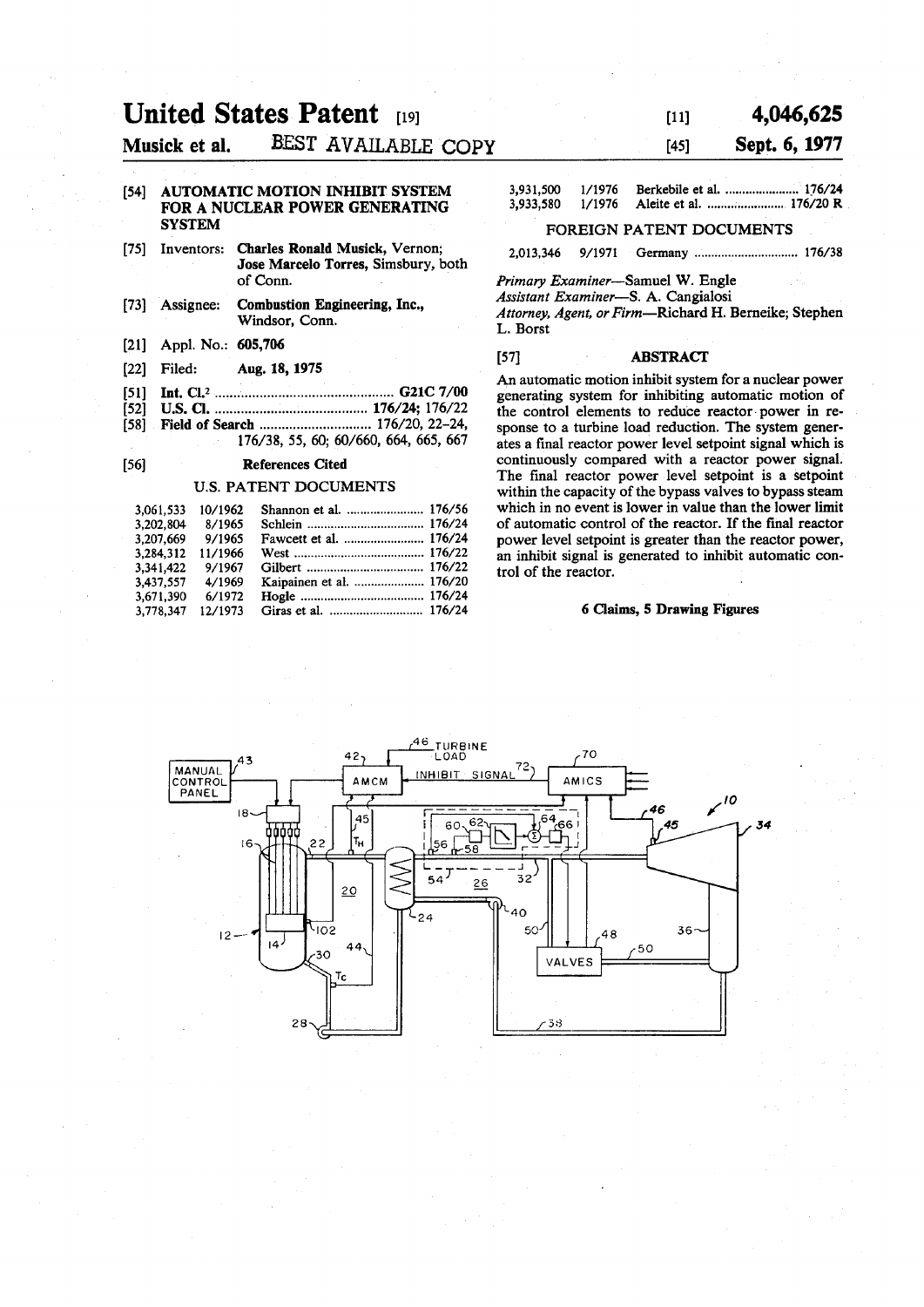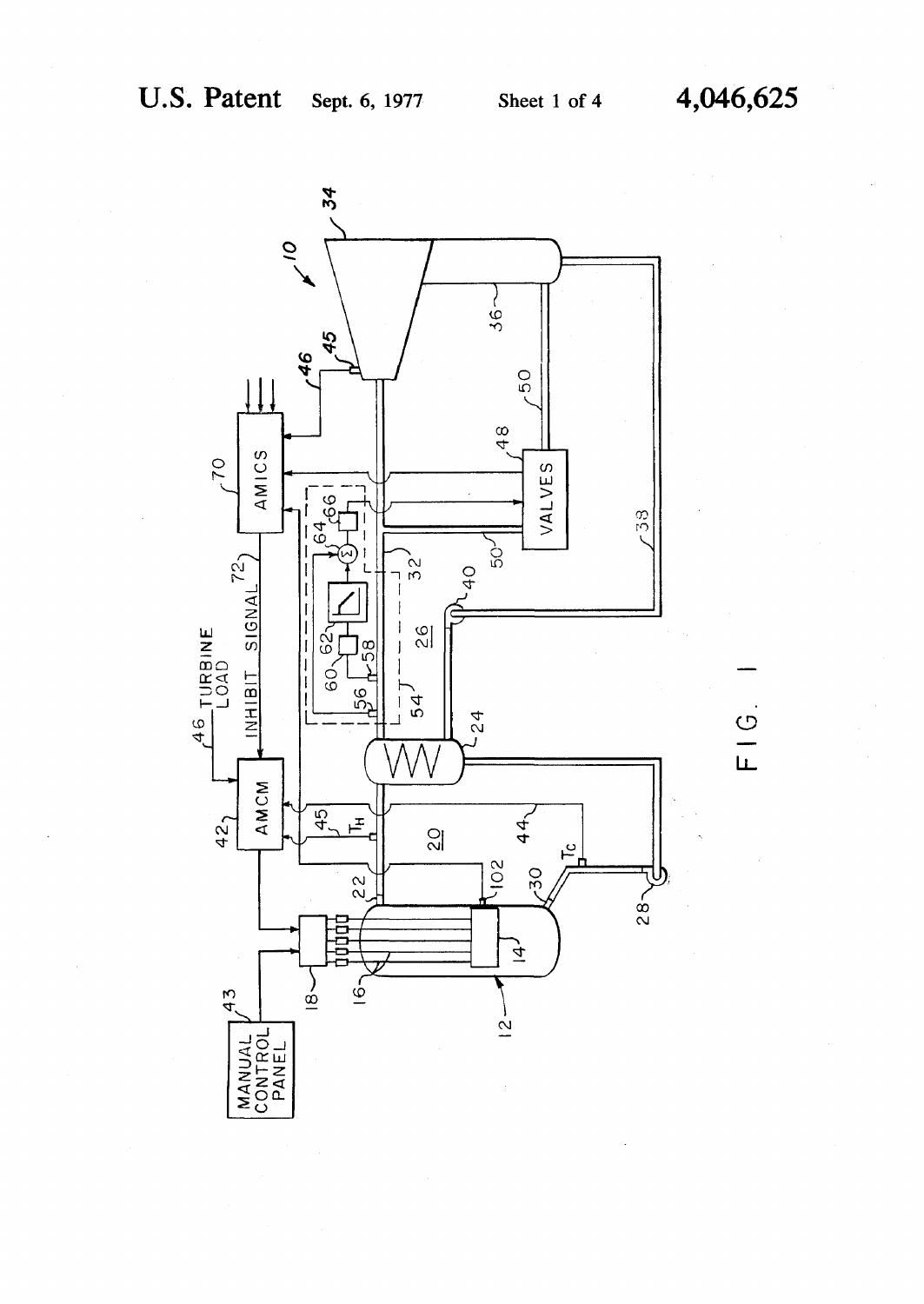

**U.S. Patent** 

4,046,625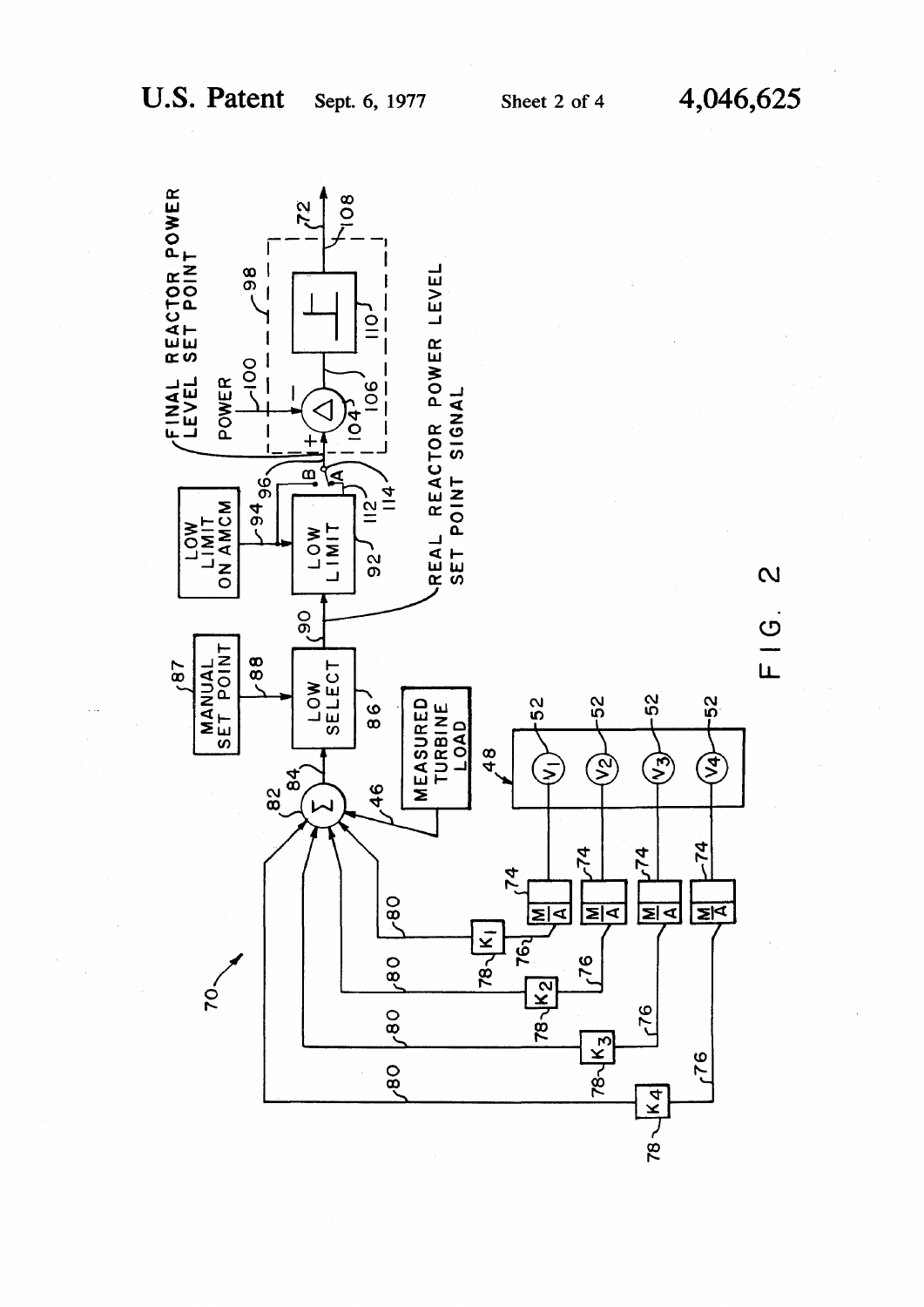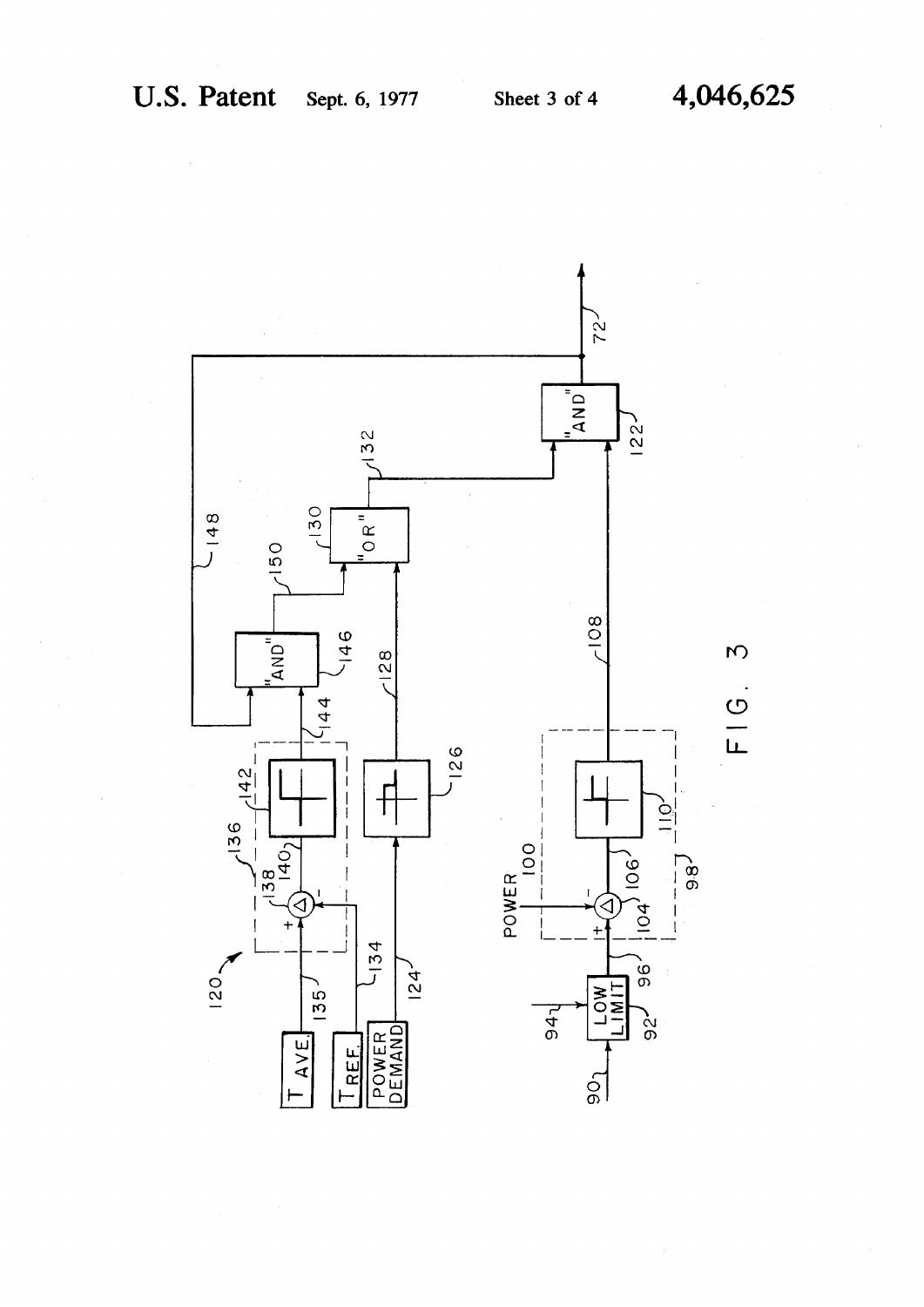

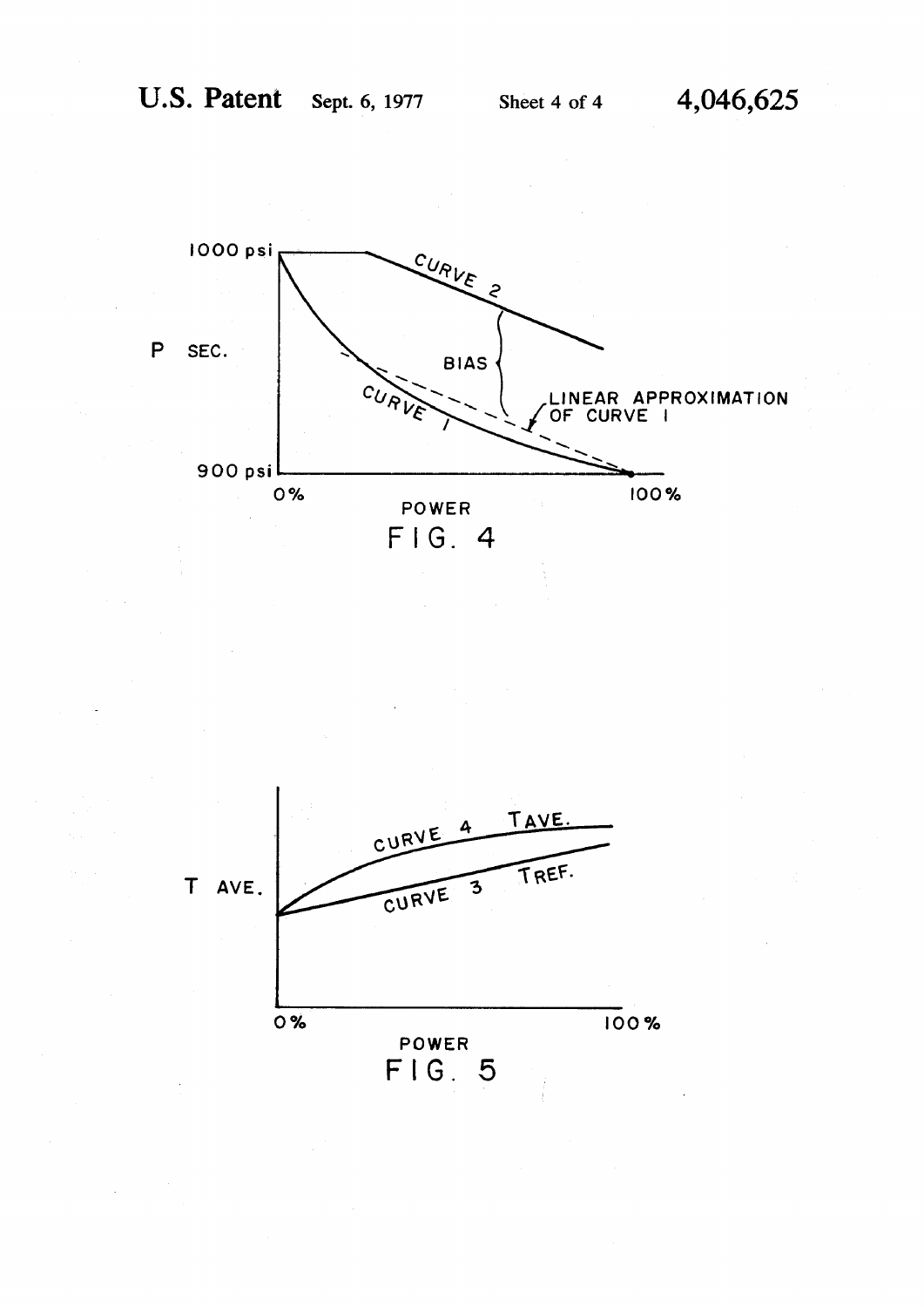# **AUTOMATIC MOTION INHIBIT SYSTEM FOR A NUCLEAR POWER GENERATING SYSTEM**

# **BACKGROUND OF THE INVENTION<sup>5</sup>**

**The present invention relates to a control system for a nuclear power generating system and more particularly to a control system for preventing unnecessary reactor power reductions.** 

**The principles for the generation of powr by a nu- 10 limited maximum speed. clear reactor have been well established and are well understood. Briefly, the reactor contains uranium or plutonium fuel elements in a core arrangement. Through the mechanism of neutron absorption and nuclear fission of the uranium or plutonium, large 15 amounts of energy are released. This released energy manifests itself in the form of heat which is utilized to generate electricity. In the pressurized water reactor context, the heat is transferred to a primary coolant which continuously circulates through the core and 20 carries the generated heat to a heat exchange boundary where a secondary coolant or working fluid is heated. Ordinarily the secondary coolant is water and is vaporized at the heat exchange boundary to produce steam. The steam is then circulated in a secondary system to a 25 turbine for its ultimate use. The turbine is caused to turn at a predetermined rate and is connected to a generator for the ultimate transformation of the thermal energy to electrical energy.** 

**All elements of this system are functionally interre- 30**  lated. As an example, an increase in reactor power in**creases the rate of energy transferred to the primary coolant which in turn increases the rate of energy transferred to the secondary coolant causing more energy provided to the turbine for its ultimate transformation in 35 electrical energy. Conversely, if less electrical energy is required, the energy requirement of a turbine diminishes. The steam flow to the turbine is reduced and consequently the turbine utilizes less of the thermal energy being transferred to the secondary coolant and 40 an energy backup results. Since less energy is being drawn from the steam supply system when the steam flow is reduced, both the temperature and the pressure of the steam generator secondary side are caused to increase. The effect of this increase on the secondary 45 coolant temperature is reflected on the primary side of the heat exchanger since less energy is being transferred across the heat exchange boundary. Accordingly, the primary coolant temperature and pressure increases.** 

**Generally, most nuclear power generating systems 50 are controlled such that reactor power level follows the turbine load. That is, changes in turbine load are sensed by the control system which in turn causes the reactor power level to be changed to be in agreement with the turbine load so that the energy generated by the reactor 55 is equivalent to the energy utilized by the turbine. Normally, this is accomplished by the reactor regulating system which automatically drives control or regulating elements into or out of the reactor core in response to turbine load changes to change the power output of 60 power in response to turbine load reductions. the reactor. It should be noted that most of the automatic control systems of typical nuclear power generating systems are only operable to provide automatic control of the reactor above a certain power level, generally 15% of a full power level output. Below this 65 power level the plant is controlled manually. The reason for the low limit on automatic control is that system stability deteriorates with decreasing power level.** 

**Generally, as noted herein above, if the reactor power is not reduced in response to a turbine load rejection or reduction, then serious increases may result in primary and secondary pressure and temperature. Such increases may also result even with the reactor regulating system operating to reduce the reactor power if the magnitude and rate of energy backup exceed certain values. This is a result of the fact that the regulating rods can only be advanced into and out of the core at a** 

**' Accordingly, changes in reactor power inherently occur at slower rates than can be imposed on the turbine. If the reactor power level is not reduced rapidly enough to compensate for the energy backup and the temperature and pressure of the primary system increases uncontrollably, then protective or control systems come into operation to trip the reactor and/or to open steam relief valves in order to avoid an overpressurization in the primary and secondary systems. If the uncontrolled increase in pressure is not avoided by these measures the safety pressure valves of either the primary or the secondary side are caused to lift. This is an undesirable occurrence since it may put the system out of operation until the seals of the safety valves have been remachined and reseated. Another undesirable effect is that the reactor is tripped unnecessarily upon a large or rapid load rejection that would otherwise not**  require taking the reactor out of operation. Such a trip **temporarily removes the nuclear power plant as a supplier and a time consuming and expensive reactor startup procedure must be followed before the reactor can be put back into operation as a power producer.** 

**Also, as can be appreciated, it may be undesirable to reduce the reactor power in response to a turbine load reduction if it is not absolutely necessary. For example, if the turbine load reduction is only temporary and the reactor power is reduced to follow the turbine, then when the turbine load is increased back to its original level, a substantial time lag will result before the reactor power can be brought back to its original level. Such a lag is due to the fact that reactor power changes are limited to much slower rates than those that the turbine is capable of accommodating.** 

**Recently, systems have been developed which allow the reactor to operate at a higher power level than those which the turbine can handle without causing overpressurization of the primary and secondary systems. One such system is disclosed in co-pending U.S. patent application Ser. No. 347,260 filed Apr. 2, 1973 entitled "Steam Relief Valve Control System for a Nuclear Reactor" by Jose Marcelo Torres and assigned to the same assignee as the present application. That application discloses the use of steam relief valve operable in response to rises in secondary system pressure to bypass excess steam to the condenser or to dump excess steam to the outside atmosphere. Therefore, by using a plurality of bypass valves which are operable to prevent overpressurization in the primary and secondary systems, it is no longer absolutely necessary to reduce reactor** 

#### **SUMMARY OF THE INVENTION**

**Accordingly, the present invention involves the concept of limiting automatic power reduction of the reactor in the event of a turbine load reduction. More specifically in a nuclear power generating system having a nuclear core, a plurality of control elements movable within the core for controlling the power output**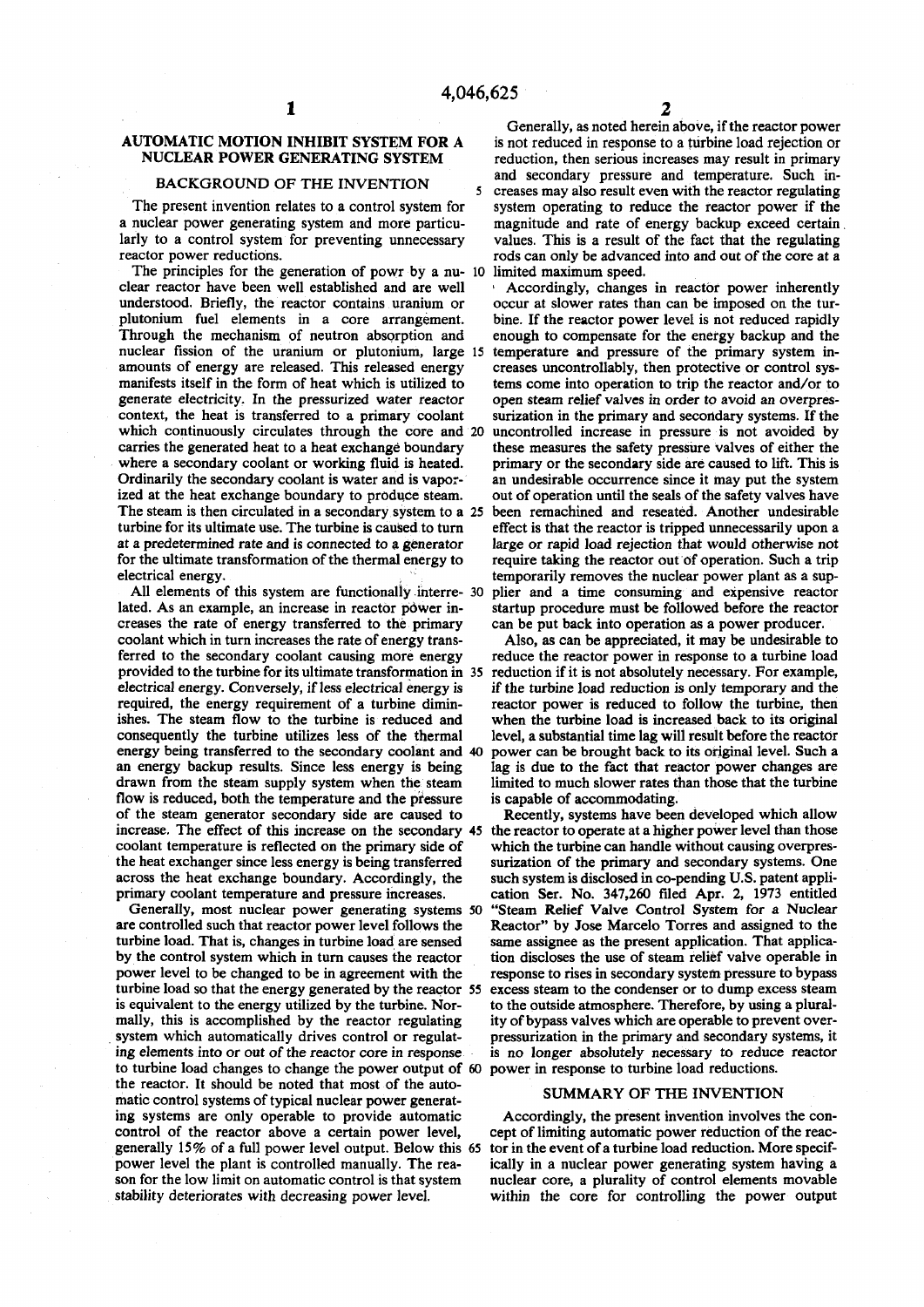**thereof, a turbine for receiving coolant vapor, coolant vapor relief means operable to cause the coolant vapor to be deverted from the turbine, and an automatic motion control means normally responsive to changes in turbine load for automatically controlling the motion of 5 the control elements to change the reactor power output to be in accordance with the turbine load, the automatic motion control means being inoperative below a predetermined power level, the present invention discloses apparatus and a method for inhibiting the auto- 10 matic motion control means from responding to reductions in turbine load when the reactor power level drops below a setpoint called the final reactor power level setpoint. The final reactor power level setpoint is a setpoint having a value within the capacity of the cool- 15 ant vapor relief means and the capacity of the turbine to carry coolant vapor away from the reactor. This setpoint is in no event smaller than the lower limit of automatic operation of the automatic motion control means.** 

Broadly stated, the invention involves determining a 20 first setpoint called the real reactor power level setpoint from which the second setpoint or final reactor power level setpoint is determined. The real reactor power level setpoint is either the sum of the total capacity of the coolant vapor relief means and the capacity of the **25**  turbine to accept coolant vapor or a manually established setpoint; whichever is lower. The manual setpoint is selected to represent a power level at which the reactor will be allowed to remain in the event of a turbine load reduction. The final reactor power level set- **30**  point is merely equivalent to the real reactor power level setpoint limited to the lower limit below which automatic operation of the automatic motion control means is terminated. After the final power level setpoint is determined, the reactor power level is measured and **35**  a continuous comparison of the reactor power level and the final power level setpoint is made. A motion inhibit signal is then generated when the final power level setpoint is greater than the reactor power level. This inhibit signal then acts to prevent the automatic motion **40**  control means for responding to the turbine load to change the reactor power level.

**It should be noted that automatic operation of the automatic motion control means should only occur in the event of a turbine load reduction so that automatic 45 operation of the automatic motion control means is not also inhibited for turbine load increases. The present invention provides means for this to be accomplished by providing the manual setpoint. Thus, the manual setpoint may be set to have a value which is below the 50 reactor power level. Setting the manual setpoint in this manner assures that the real reactor power level setpoint is always below the reactor power regardless of the value attained by the sum of the capacity of the coolant vapor relief means and the turbine load since 55 the real reactor power level setpoint is equal to the lower of the manual setpoint and the sum of the coolant vapor utilization means.** 

The reactor power level will not unnecessarily follow the turbine every time a turbine load reduction occurs. 60 Instead the power level will run back to a power level within the capacity of the coolant vapor relief means and the turbine, where it remains stationary. Accordingly, the actual necessity and desirability of lowering the reactor power level further to be in accordance with **65**  the turbine load can be determined by analyzing the reason that caused the turbine load reduction. If the load reduction is only temporary, then it would not be

desirable to decrease the reactor power further. On the other hand, if the load reduction is not temporary, then there is good reason to allow the reactor to follow the turbine and accordingly the reactor power level could be reduced either by assuming manual operator control or by setting the manual setpoint to a very low value.

## DESCRIPTION OF THE DRAWINGS

FIG. 1 is a schematic diagram of a nuclear power generating system which incorporates the automatic motion inhibit system of the present invention.

FIG. 2 is a schematic circuit diagram of the automatic motion inhibit control system of FIG. 1.

FIG. 3 is a schematic circuit diagram of a modified arrangement which utilizes a predetermined power demand setpoint and an inhibit locking system.

FIG. 4 is a plot of (1) the steady state curve of power vs. secondary pressure and (2) a variable secondary pressure setpoint curve for automatic operation of the bypass vaive system.

FIG. § is a plot of curves 3 and 4 for the power vs. primary average coolant temperature which correspond respectively to curves 1 and 2 of FIG. 4.

## DESCRIPTION OF THE PREFERRED EMBODIMENT

Referring now to the drawings, FIG. 1 shows a pressurized water reactor power generating system 10 in which the present invention is incorporated. However, this should not be taken as inferring a limitation on use of the present invention as the invention is equally applicable to other nuclear power generating systems. The nuclear power generating system 10 includes a nuclear reactor vessel 12 having a core 14 which is controlled by control elements 16 which penetrate the shell of the reactor vessel 12. The control elements 16 are actuated to be driven into and out of the core 14 by driving means 18. The drive means 18 can be controlled manually from the manual control panel 43 or automatically by the automatic motion control means 42 as hereinafter described. The reactor 12 and core 14 are cooled by a primary coolant system (generally indicated by 20) which provides a continuous flow of primary coolant to and from the reactor vessel 12. The coolant exits **the**  reactor 12 at exit nozzle 22 and is circulated to a heat exchanger 24 where the coolant gives up its heat to a secondary coolant system (generally indicated by 26). After passing through the heat exchanger 24, the primary coolant is returned to the reactor 12 through pump 28 and inlet nozzle 30. The heated secondary coolant, which is usually water, is caused to pass in its vapor form through pipe 32 of the secondary control system 26 to the turbine 34. After passing through **the**  turbine 34 the vapor or steam is quenched in condenser 36 and eventually returned through pipe 38 by a feed water pump 40 to the heat exchanger 24.

Normaly the power level of the reactor 12 and the load on the turbine 34 are maintained to be in agreement. That is, the turbine 34 is caused to accept steam at a rate which is commensurate with the reactor power level so that the energy transferred from the primary coolant system 20 to the secondary coolant system 26 is completely utilized by the turbine 34. To maintain this agreement between reactor power level and turbine load an automatic motion control means 42 is provided which controls the average reactor coolant temperature (T*ave*) to a desired value determined according to the turbine load. The automatic motion control means 42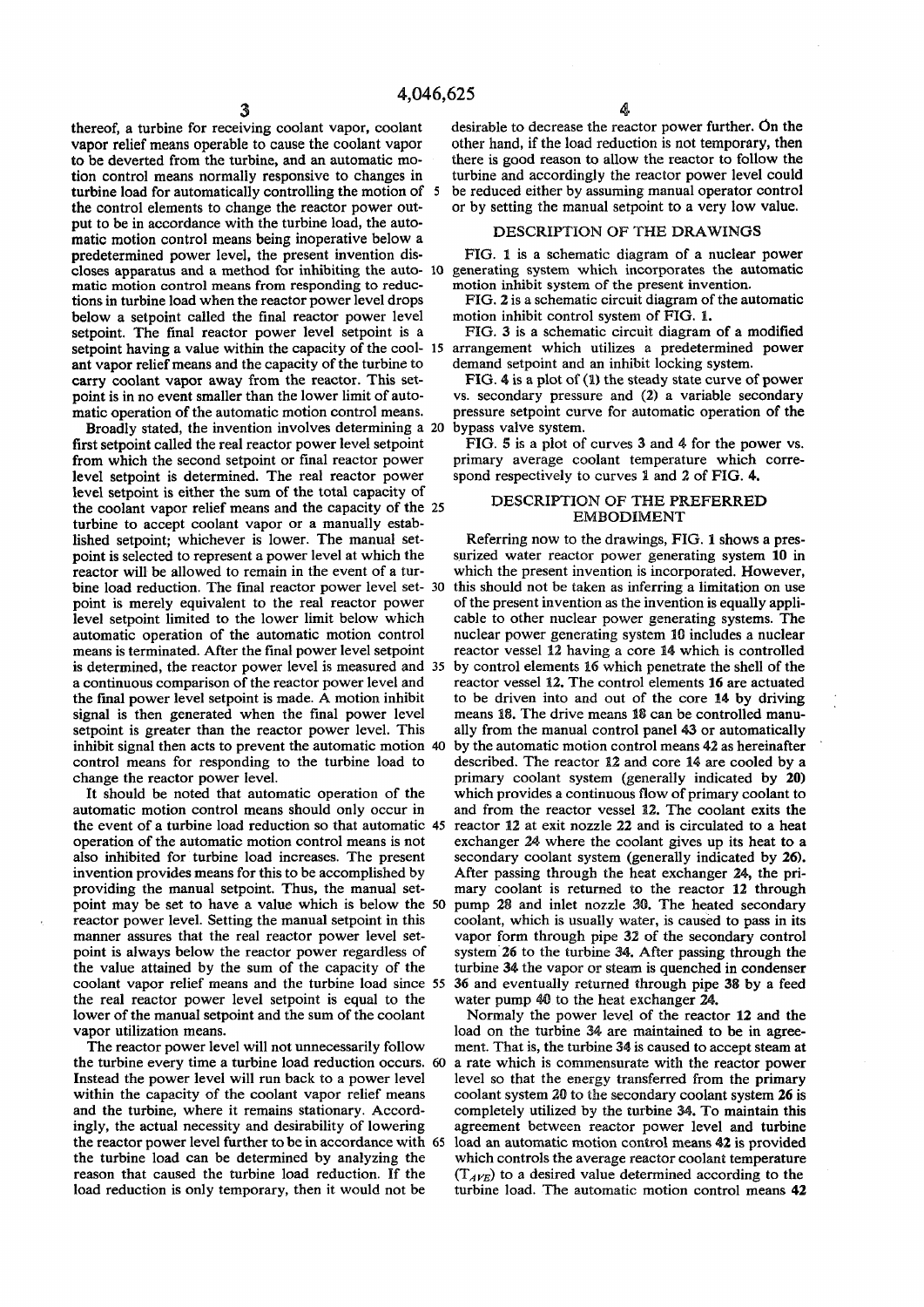**controls the driving means 18 in response to input signals 44, 45 and 46 to lower and raise the power level. The input signals 44, 45 and 46 are indicative of the primary inlet coolant temperature (Tc), the primary exit**  coolant temperature  $(T_H)$  and the turbine load respec- 5 tively. Of course, when  $T_{AVE}$  is held steady, a balance **exists between the reactor power and the turbine load.** 

**The turbine load signal 46 is obtained by monitoring the turbine's first stage pressure detector means 45.**  Such detector means 45 and the techniques for deriving 10 **turbine load from turbine first stage pressure are well known in the art of reactor turbine control.** 

**The automatic motion control means 42, however, can only slowly move the control elements 16 within 15 the core 14 to change the reactor power, the rate of power change generally being limited to the order of 5% per minute. Accordingly, for large turbine load reductions the reactor 12 cannot rapidly follow the turbine 34 which may result in an energy back-up in the secondary coolant system 26. This in turn may cause the pressure and temperature of the coolant in the primary coolant system 20 to increase. These increases, if not compensated for, will eventually cause safety valve opening or a reactor trip. To aid in preventing excessive**  25 **energy build-up in the secondary control system 26, the nuclear power generating system 10 of FIG. 1 is provided with a coolant vapor relief valve system 48. More particularly, the coolant vapor relief system 48 is a bypass valve system located in bypass conduit 50 for**  $30$ **bypassing coolant vapor or steam from the turbine 34 directly to the condenser 36. However, it should be noted that the coolant vapor relief system 48 could also be designed to pass the steam in pipe 32 directly to the atmosphere or to both the condenser 36 and the atmo-<sup>3</sup> <sup>5</sup> sphere. As shown in FIG. 2, the bypass valve system 48 is comprised of a plurality of individual valves 52. The v** comprised of a plurality of mulviqual valves 32. The valves of the arranged in parallel rashfull in the bypass **CONGULE SO SO THAT H OHE OF THE VALUES 32 IS INOPERATIVE.** In the event of an energy back-up in second **back-up** in secondary conduction  $\mathbf{r}$ In the event of an energy back-up in secondary coolant system 26, the valve system 48 is controlled automatically by a control system 54 to relieve the energy buildup in secondary coolant system 26 to prevent pressure and temperature increases in the primary and secondary 45 coolant systems 20 and 26.

**The particular bypass valve control system 54 shown in FIG. 1 for automatically controlling the bypass valve system 48 corresponds to the control system disclosed in previously noted co-pending application entitled** 50 **"Steam Relief Valve Control System for Nuclear Reactor." It comprises a pressure sensor 56, coolant flow sensor 58, lagging means 60, pressure set point programmer 62, summation means 64, and valve controller 66. The operation of the control system 54 is as follows.** 55 **Secondary coolant flow sensor 58 detects the secondary coolant flow to the secondary coolant system 26, the steam flow being used as the power index for the secondary system. The sensor 58 generates a signal commensurate with the secondary coolant flow which is in turn 60 commensurate with the power of the system 10 and transmits this signal to a lagging means 60 which causes the transmission of the signal to be lagged. After the signal has been lagged, the signal from lagging means 60 is transmitted to the pressure setpoint programmer 62 65 which has been , re-programmed to generate a pressure setpoint signal which varies according to the magnitude of the power input signal.** 

 **2 0 Summation point 64 then generates and tramsits a pres-Although any one of a variety of pressure setpoint programs could be used, the preferred program can be seen as curve 2 in FIG. 4. Curve 2 has been derived in advance by linearly approximating part of the steady state secondary pressure vs. power curve of Curve 1. It has been then displaced or biased by a pressure increment equivalent to the pressure jump to be expected from a 10% turbine load rejection. For values of flow indicative of load, less than about 20% of the full load, Curve 2 is horizontal and has a value of 1000 psi which is representative of the secondary pressure that is maintained in the secondary coolant system 26 during hot standby when the load is zero. Next, the pressure setpoint which lies somewhere along Curve 2 of FIG. 4, depending on the power, is transmitted to the summation point 64. At the summation point 64 the pressure**  setpoint is compared to the actual pressure of the secon**dary coolant system 26 which has been detected by the detector 56 and transmitted to the summation point 64. sure error signal which causes the controller 66 to actuate the valves 52 of bypass valve system 48 to being the secondary pressure down to its setpoint value.** 

**The control system is continuously operative and therefore modulates the valves 52 of the bypass valve system 48 so as to maintain the secondary pressure at a value along the setpoint program. As the power of the reactor 12 is brought into agreement with the turbine load, the bypass valves 52 will close and only when all of the valves 52 are closed will the secondary pressure drop back down to fall somewhere along Curve 1. Of course, other control systems which may or may not operate on a 10% load reduction for automatically modulating the bypass valve system 48 could be used and accordingly the present invention is not meant to be limited to the use of the particular control system described herein.** 

**Each of the valves 52 is operative in an automatic mode and a manual mode, (designated as "A" and "M" respectively) the automatic mode denoting that the valve 52 is subject to automatic operation in the event of an energy back-up in the secondary coolant system 26. The number of valves 52 which comprise the valve system 48 and the capacities of each to bypass the steam may vary depending on the total number and capacity desired. With the embodiment shown in FIG. 2 four**  valves 52 are used and are identified as  $V_1$ ,  $V_2$ ,  $V_3$  and **V4. If, for example, 85% total capacity is desired for the valve system 48, then one of the valves 52 may have 25% capacity and the remaining three be of 20% capacity each. The capacity of a valve 52 refers to the quantity of steam which may be passed therethrough and may be represented as a percent of power, since the**  power of the reactor 12 and the turbine load are related **to the rate of coolant flow in the secondary coolant system 26. Generally, as is apparent hereinbelow, it is desirable to have as many valves 52 as possible since inoperation of one valve will not significantly decrease the capacity of the system 48. For example, the system could include 8 valves of 10% capacity each and one valve of 5% capacity to achieve an 85% total capacity for the system 48.** 

**As previously indicated the drive means 18 which actuated the control elements 16 to move into and out of the core is controlled automatically by an automatic motion control means 42 (hereinafter AMCM) or manually by an operator through manual control panel 43. Also, as hereinbefore noted, the AMCM 42 for existing**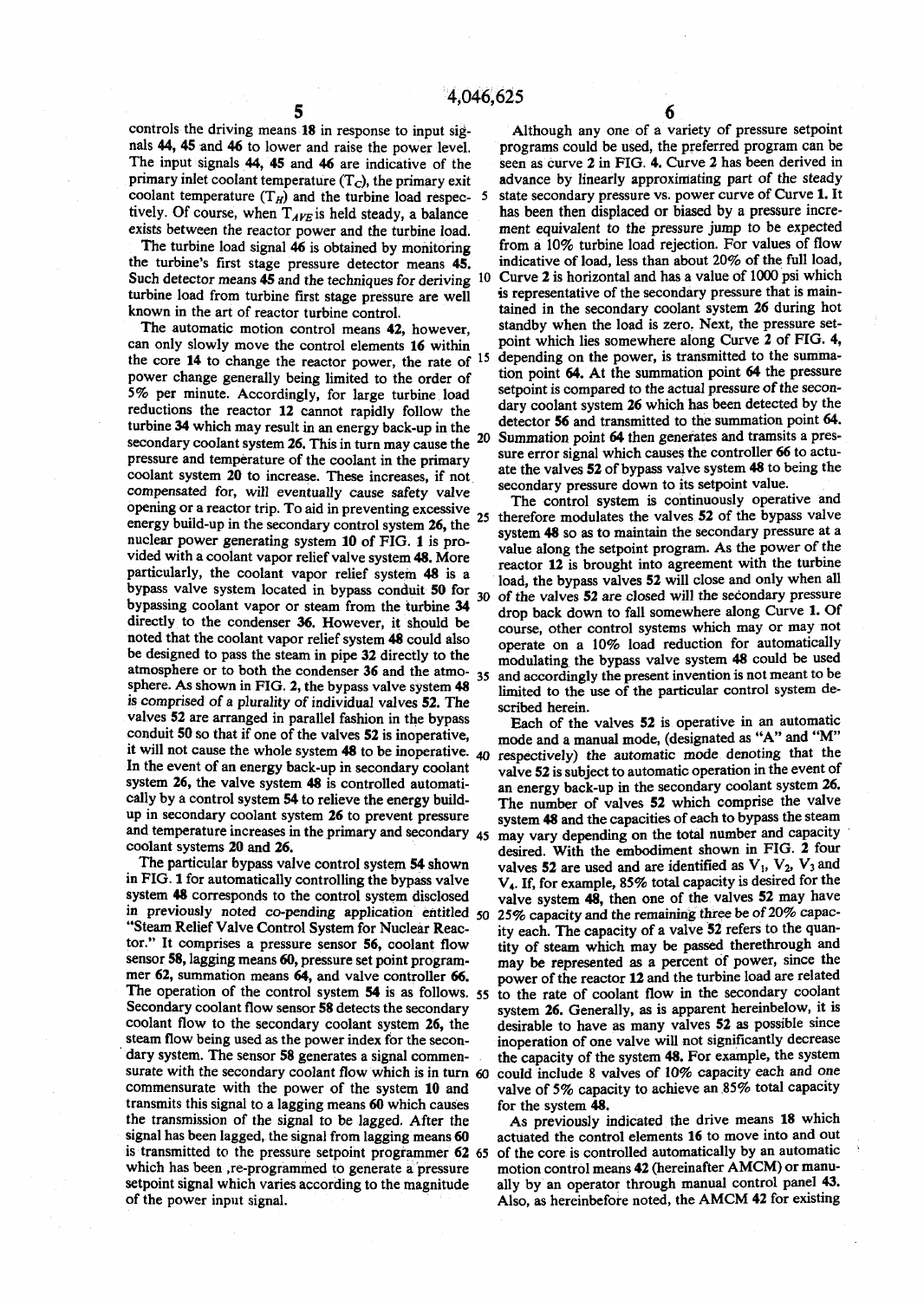level is decreased. Accordingly, at these low power 10 **15 mined minimum power level the automatic control can from the nuclear core in the event of a turbine load**  were reduced to below the predetermined minimum 20 **nuclear reactors is normally operative only above a predetermined minimum value of power. In other words, below the predetermined minimum value,**  which is generally of the order of 15% of the full power **output of the reactor 12, automatic control of the reactor 12 is prohibited and only manual control is permitted. The reason for this limitation on automatic control is that the AMCM 42 becomes unstable at very low power levels. This instability increases as the power levels only manual control is permitted. At power levels above the low limit on automatic control, the stability of the system is acceptable and automatic operation or control is permitted. Of course, above the predeterbe overridden and the reactor controlled manually if so desired. Accordingly, in the past, if the turbine load, which is equivalent to the reactor power demand since the reactor 12 is controlled to follow the turbine 34, power level, then the operator would have been required to switch to manual control to further reduce the power.** 

**25 duce the reactor power in response to turbine load As noted hereinbefore it may not be desirable to rereductions if it is not necessary to prevent equipment damage or unsafe operation of the reactor 12, This is especially true if the load reduction is only temporary such as where there has been a significant reduction in**  load on the electrical network grid (i.e. separation of the 30 **plant 10 from the grid or separation of parts of interconnected systems from the grid). The use of the bypass valve system 48 eliminates the absolute necessity of reducing reactor power in response to turbine load reduction since it will assure against overpressurization 35 of the primary and secondary coolant systems 20, 26 while the reactor 12 is maintained at an elevated power level if the capacity of the available valves 52 is sufficient.** 

**Accordingly, an automatic motion inhibit system 70 40 has been provided for the nuclear power generating system 10 of FIG. 1 for inhibiting automatic control of the reactor 12 in response to turbine load changes if certain conditions exit. The automatic motion inhibit system 70 is designed to first determine the real reactor 45 power level setpoint (hereinafter RRPLSP). This is the lower of (a) the sum of the total valve capacity of the bypass valve system 48 and the turbine load signal 46 or (b) a manually set value which is generally below the operating power level. Next, the final reactor power 50 level setpoint (hereinafter denoted FRPLSP) is determined which is equivalent to the RRPLSP limited to a lower limit equivalent to the predetermined power level below which operation of the AMCM 42 is prohibited. The FRPLSP is then continuously compared with the 55 reactor power and an automatic motion inhibit signal 72 is generated to inhibit operation of the AMCM 42 when the FRPLSP is greater than the power level of the reactor 12. This insures that the reactor 12 will automatically come to a stable configuration at a power level 60 that is within the capacity of the bypass valve system 48 to divert coolant vapor and the turbine 34 to receive coolant vapor following a turbine load reduction. To limit generation of the motion inhibit signal 72 only in the event of turbine load reductions, a manually adjust-65 able power level setpoint is provided which is to be set at a power level below the operating power level of the reactor. This insures that the RRPLSP will be below** 

**the reactor power and accordingly operation of the AMCM 42 can then only be inhibited when the power falls at least below the manual power level setpoint. This permits operation of the power system with its normal operating fluctuations and power maneuvers without preventing the operation of the automatic motion control means. Accordingly the reactor operator will normally set the manual setpoint at a positon which would not interfere with normal reactor fluctuations or power maneuvers.** 

**The schematic circuit diagram for the automatic motion inhibit control system can be seen in FIG. 2. The system first determines the total capacity of the nuclear vapor generating system to carry coolant vapor away reduction. Each of the control mode selectors 74 associated with the valves generates an availability signal 76 if the selector 74 is in the automatic mode. The availability signals 76 are then transmitted to associate multipliers 78 which weight or bias the availability signal 76 to generate an individual capacity signal 80. The**  weighting factors  $K_1$ ,  $K_2$ ,  $K_3$  and  $K_4$  applied by the **multipliers 78 correspond to the relative capacities in terms of percent power for the associated valves 52**  identified as  $V_1$ ,  $\overline{V_2}$ ,  $V_3$  and  $V_4$  respectively. The indi**vidual capacity signals 80 for the valves 52 in the automatic mode are then transmitted to a capacity summation means 82 where the individual capacity signals 80 are summed with the turbine load signal 46 to produce a total capacity signal 84. It should be noted that if any valves are in the manual ("M") mode, then no availability signal will be generated for those valves and accordingly no individual capacity signal will be generated. If the valves are inoperative due to repair or damage the associated control mode selector 74 will be placed in the M position.** 

**The total capacity signal 84 is then transmitted to a lower selector means 86 where it is compared with a manual setpoint signal 88 indicative of a predetermined manually adjustable power level setpoint 87. This manual setpoint 87 is selected by the reactor operator and represents the desired power level to which the reactor should automatically be reduced in the event of a turbine load reduction which descends to a value below this setpoint. Normally this manually determined setpoint is set below the operating power level of the reactor 12. This setpoint can also be established in a manner to represent other operating limitations on the bypass valve system such as the need to insure that the condenser 36 is capable of handling steam diverted thereto by the bypass valve system 48. If the capability is present only to a limited degree, then the manual setpoint can be set low enough to insure that the condenser 36 will not be called on to handle a steam flow which exceeds its capacity. The low selector means 86 then generates a RRPLSP signal 90 which is equivalent to the lower power level of the capacity of the available bypass valves 52 and the manual setpoint. In this way, the RRPLSP is chosen so that it will fall within the capacity of the bypass valve system 48.** 

**The RRPLSP signal 90 is then transmitted to a low limit means 92 which compares the RRPLSP signal 90 with the low limit signal 94 indicative of the low limit of automatic operation of the AMCM 42 and generates a low limited real reactor power level setpoint (LLRRPLSP) signal 112. The LLRRPLSP is the RRPLSP limited to a lower limit equivalent to the low limit of automatic control. This signal 112 is then trans-**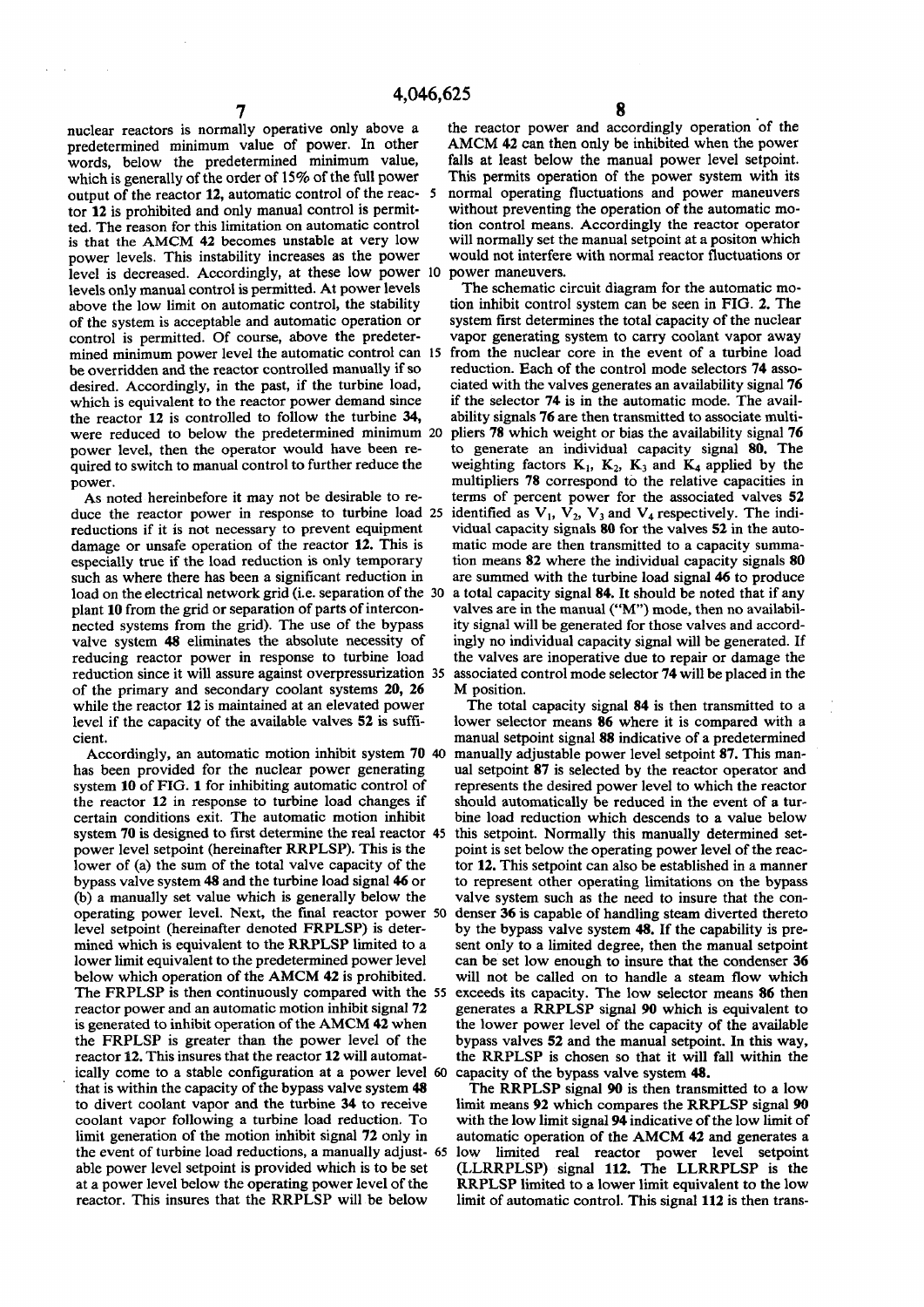mitted to single pole double throw switch 114 which is reductions, the manual setpoint 87 is adjusted to be normally positioned to close contact A as shown in below the operating power level. After a turbine load **FIG.** *2* **so as to pass the LLRRPLSP signal 112 which reduction, if the operator determines that it is desirable in turn becomes the FRPLSP signal 96. Accordingly, to allow the reactor 12 to follow the turbine 34, the the FRPLSP signal** *96* **is normally equivalent to the 5 single pole double throw switch 114 is manually**  LLRRPLSP signal 112 and ceases to be such only when switched to close contact B and the FRPLSP becomes **the switch 114 is manually changed. The switch 114 is equivalent to the low limit on automatic control ofthe provided for the purpose of manually changing the reactor 12. This permits operation of the AMCM 42 FRPLSP** signal 96 from the LLRRPLSP signal 112 to unless and until the reactor power is lowered below the **the low limit signal 94 in the situation where it is desir- 10 low limit on operation of the AMCM 42.**  which is not temporary in nature. When the switch 114 when the reactor power level falls below the FRPLSP.

**to the low limit on automatic control, and thus limiting mination of the desirability of allowing the reactor 12 to**  of the FRPLSP when switch 114 closes contact A, acts follow or continue to follow the turbine 34. If the load to enforce the administrative procedure of the prior art 20 reduction is only temporary and if the turbine 34 ca to enforce the administrative procedure of the prior art 20 **systems which required transfer to manual control of brought back up to its original load level, then the reacthe control elements 16 below the predetermined power tor power level may be permitted to remain at its elelevel. As noted before, this power level is generally of vated level. This will eliminate time-consuming delays the order of 15% and accordingly, when switch 114 in raising the reactor power if the turbine 34 is quickly equal to 15% for values of the RRPLSP below 15%. If bine load reduction does not appear to be temporary,**  the switch 114 is positioned to close contact **B**, then the **FRPLSP** will manually be set at 15%. contact B and the reactor 12 allowed to follow the

**The FRPLSP signal 96 is then transmitted to a com- 30 turbine 34. signal 96 with the reactor power signal 100. The reactor motion inhibit control system 70 of FIG. 2 for limiting power signal 100 may be generated in a variety Of ways. the inhibition of reactor power reduction in response to For the embodiment shown in FIG. 1 a neutron flux turbine load reductions and also discloses an automatic**  detector 102 is situated external to the core 14 and gen- 35 lock-in system for preventing premature termination of erates a signal which is commensurate with the neutron the inhibit signal 72 as the turbine load is increa **flux.** This in turn approximates the reactor power. The comparator 98 for simplicity has been represented as a **subtraction means 104 which subtracts the reactor with reference to FIG. 2 and then transmitted to the power signal 100 from the FRPLSP signal 96 and gen- 40 low means 92. The low limit means 92 which as before erates a corresponding difference signal 106. If the re- is responsive to both the RRPLSP signal 90 and the low sulting difference signal 106 is positive, then a binary** limit signal 94, then generates the FRPLSP signal 96. <br>
<sup>11</sup> signal 108 is produced by binary signal generator For this modified control system 120, no switch 114 **110. Such a signal 108 is indicative of the FRPLSP provided. The FRPLSP signal 96 is then transmitted to being greater than the reactor power. If a negative 45 comparator 98 as is the reactor power signal 110 which**  difference signal 106 results the binary signal generator is generated as before with reference to FIG. 2. Also, as <br>110 generates a "0" signal. The resulting signal 108 is before the comparator 98 compares the two signals **110 generates a "0" signal. The resulting signal 108 is before the comparator 98 compares the two signals 96,**  termed the setpoint-greater-than-power signal and, for **the embodiment shown in FIG.** *2,* **is the motion inhibit power" signal 108 if the FRPLSP is greater than the signal 72** which is transmitted to the AMCM 42. The 50 reactor power. This setpoint-greater-than-power signal inhibit signal 72 operates to prevent operation of the 108 is then transmitted to the "AND" gate 122. inhibit signal 72 operates to prevent operation of the AMCM 42 and accordingly to prevent automatic move-**Instead of the setpoint-greater-than-power signal 108 ment of the control elements 16. Only manual control is being a motion inhibit signal 72 itself, the modified systhen permitted. The specific inhibition of response by tem 120 of FIG. 3 only generates an inhibit signal 72 the AMCM 42 to turbine load changes may be accom- 55 when the turbine load falls below a predetermined load plished in a variety of well-known ways. For example, or power demand threshold. This is accomplished by the inhibit signal 72 could actuate a relay switch to generating a power demand signal 124 which is indica**interrupt the output signals of the AMCM 42 which tive of the reactor power demand. As noted hereinbe-<br>normally control the driving means 18 to insert or with-<br>fore the terms "reactor power demand" and "turbine normally control the driving means 18 to insert or with-

lent to the RRPLSP limited to have a low limit equiva- 65

below the operating power level. After a turbine load

**able to allow the reactor 12 to follow the turbine 34.** Accordingly, automatic reactor power reduction in This occurs generally after a turbine load reduction response to turbine load reductions may be prevented response to turbine load reductions may be prevented **is manually changed to close contact B, the low limit This is best accomplished by manually adjusting the signal 94 is passed through the switch 114 to become the 15 manual setpoint 87 to be at least slightly below the**  RPLSP signal 96.<br>The limiting of the RRPLSP to a low limit equivalent matic motion inhibit control system 70 allows the determatic motion inhibit control system 70 allows the deter**closes contacts A, the FRPLSP will be equal to the 25 brought back up to its original level after the reactor RRPSLSP for values of the RRPLSP above 15% and power has been reduced. On the other hand if the tur**power has been reduced. On the other hand if the tur-

**parator 98 which continuously compares the FRPLSP FIG. 3 discloses a modification for the automatic**  the inhibit signal 72 as the turbine load is increased after a turbine load reduction. In this modified control system 120, the RRPLSP signal 90 is generated as shown For this modified control system 120, no switch 114 is

draw the control elements 16. 60 load" are interchangeable since the reactor 12 is nor-**The inhibit signal 72 only exists when the FRPLSP is mally controlled to follow the turbine 34 and to be in greater than the reactor power. During normal opera- agreement therewith. The reactor power demand signal tion of the reactor 12, the switch 114 is positioned to 124 may be determined in a number of ways such as for close contact A and accordingly the FRPLSP is equiva- example by the reference primary average coolant tem**lent to the low limit on operation of the AMCM 42. signal 124 is transmitted to binary signal generator 126 **Accordingly, as noted hereinabove, to insure that oper- which is designed to generate a demahd-less-than-threation of the AMCM 42 is only inhibited for turbine load shold signal 128 only when the reactor power demand is**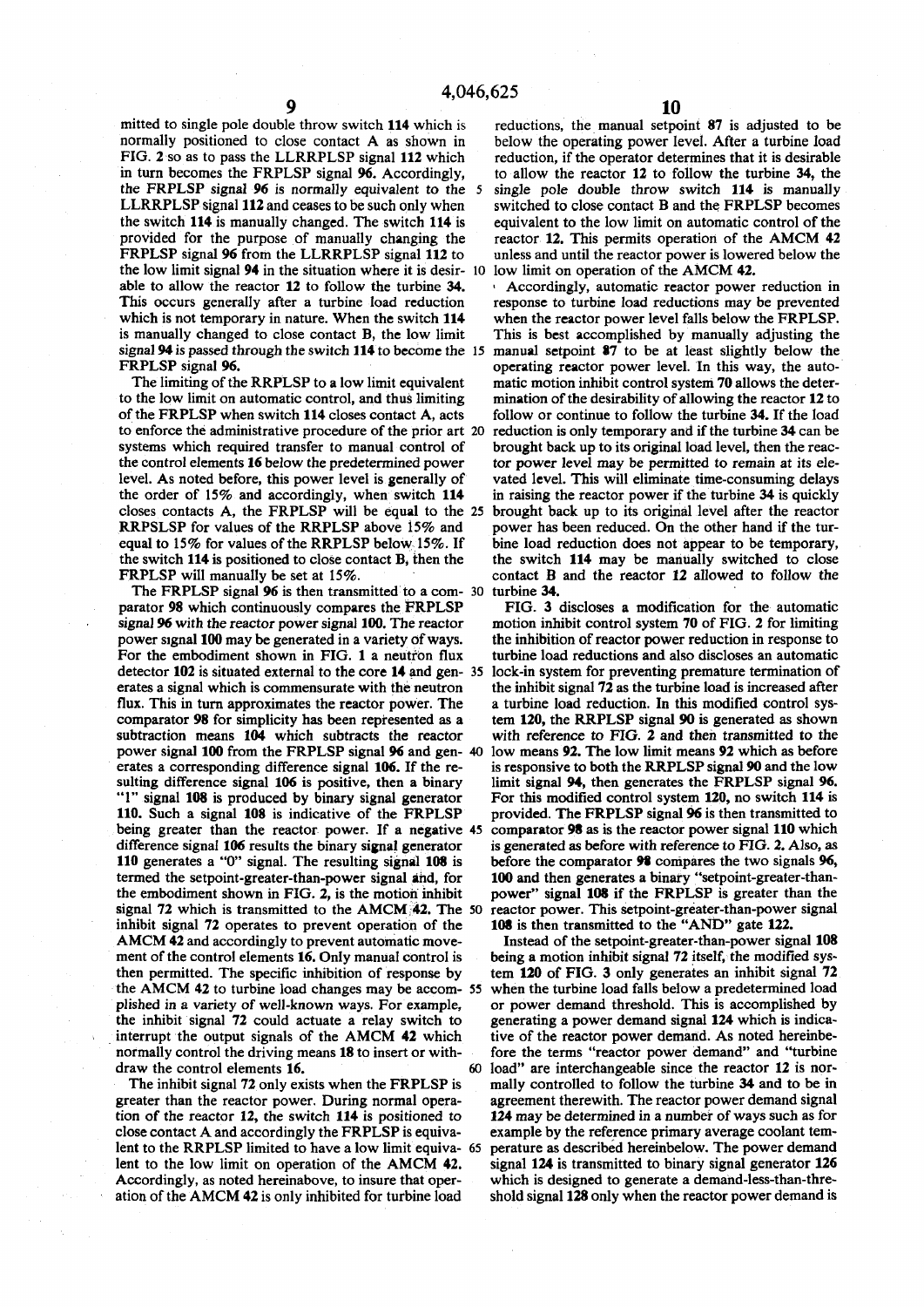less than a predetermined power demand threshold. ted to a comparator 136. The difference between  $T_{REF}$  When the demand-less-than-threshold signal 128 is pro-<br>and  $T_{AFE}$  is indicative of the bypass valves 52 being in When the demand-less-than-threshold signal 128 is pro-<br>diamond  $T_{AVE}$  is indicative of the bypass valves 52 being in<br>duced, it is transmitted to "OR" gate 130 which may be operation to divert secondary coolant to the con duced, it is transmitted to "OR" gate **130** which may be **responsive to a plurality of inputs, any one of which 36 as will be apparent hereinbelow. At the comparator causes a binary inhibit desirability signal 132 to be gen- 5 136, the**  $T_{REF}$  **signal 134 is subtracted from the** causes a binary inhibit desirability signal 132 to be gen- 5 136, the  $T_{REF}$  signal 134 is subtracted from the  $T_{AVE}$  erated. The inhibit desirability signal 132 is transmitted signal 135 by subtraction means 138 which t erated. The inhibit desirability signal 132 is transmitted **to the AN D gate 122 which in turn will generate the ates and transmits a difference signal 140 to binary sig**motion inhibit signal 72 when both the inhibit desirabil- nal generator 142. The signal generator 142 will gener**ity signal 132 and setpoint-greater-than-power signal ate a binary 1 signal 144 indicative of the bypass valves 108 are present. The inhibit signal 72, as before, is then 10 52 being in operation if the difference signal 140 is positransmitted to the AMCM 42 to inhibit operation tive and will generate a binary** 0 **if the difference signal thereof. 140 is negative. The "valves-in-operation" signal 144 is** 

**arbitrarily be selected, a suggested value is 15% of the sive to the branch inhibit signal 148. If both the branch full power output. The** 15% **limit for the demand 15 inhibit signal 148 and the valves-in-operation signal 144**  threshold is preferable since it corresponds to the low are present, AND gate 146 will generate a lock-in signal limit on automatic operation of the AMCM 42. Also, 150 which is then transmitted to OR gate 130. As noted limit on automatic operation of the AMCM 42. Also, **generally speaking, it is only with reductions in load to hereinbefore OR gate 130 will generate an inhibit desir**house load (i.e. the load required to produce electricity ability signal 132 in response to the presence of any of to the nuclear power generating plant, generally of the 20 several inputs transmitted thereto. Accordingly, to the nuclear power generating plant, generally of the 20 **order of** 5-8%), **with full load rejections, or with tur- lock-in signal 150 will prevent premature termination of bine trips, that it is most desirable to leave the reactor the inhibit signal 72. When the reactor power demand power at its elevated level. This is so since these load reaches the reactor power level, the lock-in signal 150 reductions, unlike most others, will often be followed will be terminated since the bypass valves 52 will no soon by a return to the original load level. 25 longer be in operation and the reactor 12 is allowed to** 

**power demand or turbine load, the desirability of leav- the demand less than threshold signal 128 is terminated,**  ing the reactor power at this elevated level may be the inhibit signal 72 will not be terminated until the determined. If the load reduction does not appear to be 30 turbine load reaches the reactor power level. determined. If the load reduction does not appear to be 30 **temporary, the reactor power may be reduced manu-** To best understand the reason for using  $T_{REF}$  and **ally.** If, however, the load reduction does appear to be  $T_{AVE}$  for determining whether the bypass valves are in temporary, the elevated power level may be main-<br>operation, reference to FIGS. 4 and 5 should be made.

**system 120 shown in FIG. 3, it is not necessary to pro- system, the upper and lower pressure limits of** 1000 **and vide a manually adjustable setpoint 87 in order to insure** 900 **psi representing typical secondary pressures at** 0% **that operation of the AMCM 42 will be inhibited only in power and** 100% **power, respectively. This curve repreresponse to turbine load reductions since the demand- sents the situation where the reactor power corresponds less-than-threshold signal 128 accomplishes this pur- 40 to the turbine load (i.e., all of the energy generated in pose. However, it is still preferable to include the man- the core 14 being directed to the turbine). Curve 2 of ual setpoint 87 for imposing other operating limitations FIG. 4 represents the variable secondary pressure set**on the bypass valve system **48.** If no manual setpoint 87 point curve which is used by the pressure setpoint pro**is provided, the RRPLSP is just equivalent to the sum grammer 62 of the bypass control system 54. Also, as of the total capacity of the available bypass valves 52 45 hereinabove described, if the turbine load is operative** 

**the demand threshold in which the reactor power has matic mode to maintain the secondary pressure so as to**  been maintained at an elevated level, it is desirable to lie along curve 2. **prevent termination of the inhibit signal 72 as the tur- 50 Due to the interrelation of secondary pressure and**  bine load is increased to a value above the demand secondary coolant temperature and also the interrela**threshold until the turbine load reaches the reactor tion between secondary coolant temperature and pripower level. Otherwise, as the turbine load is increased mary average coolant temperature, corresponding**  past the demand threshold, the AMCM 42 would start curves of primary average coolant temperature vs. reac**reducing the reactor power. Accordingly the modified 55 tor power can be generated which correspond to curves automatic motion inhibit control system 120 is designed 1 and 2 of the plot in FIG. 4. These curves are depicted to determine if the bypass valves 52 are diverting steam in FIG. 5 as curves 3 and 4 respectively. Curve 3 repreto the condenser 36 and then maintain generation of the sents the steady state primary average coolant tempera**inhibit signal 72 until the turbine load is brought back ture vs. power which is provided by the AMCM 42 and **into agreement with the reactor power level. The pri- 60 curve 4 represents the primary average coolant tempermary average coolant temperature**  $(T_{AVE})$  **is preferably ature vs. power which is provided by the bypass valve used for this purpose as will be described hereinbelow control system 54.**  although other parameters or conditions could be used As noted previously, the  $T_{REF}$  and  $T_{AVE}$  are the pa**such as the pressure error signal generated by the sum- rameters used to be indicative of the bypass valves 52** 

 $(T_{REF})$  signal 134 and a primary average coolant tem-  $T_{AVE}$  as a function of power for the steady state condi-

Although the predetermined demand threshold may then transmitted to AND gate 146 which is also respon-<br>bitrarily be selected, a suggested value is 15% of the sive to the branch inhibit signal 148. If both the branch After the inhibit signal 72 has been generated and the thereafter follow the turbine 34. In this way, as the reactor power maintained at an elevated level above the turbine load is increased past the demand threshold and turbine load is increased past the demand threshold and

operation, reference to FIGS. 4 and 5 should be made. **tained. As hereinabove noted, curve 1 for FIG. 4 depicts the It should be noted that with the modified control 35 secondary steady state pressure vs. power curve for the**  and the turbine load **46.** below the reactor power, the bypass valve control sys-**As is apparent, after a turbine load reduction to below tem 54 will control the valves 52 which are in the auto-**

**mation point 64 of the bypass control system 54. 65 being in operation. Curve 3 is termed the reference A reference primary average coolant temperature primary average temperature curve since it represents**  perature  $(T_{AVE})$  signal 135 are generated and transmit-<br>tions, i.e., when the turbine load corresponds to the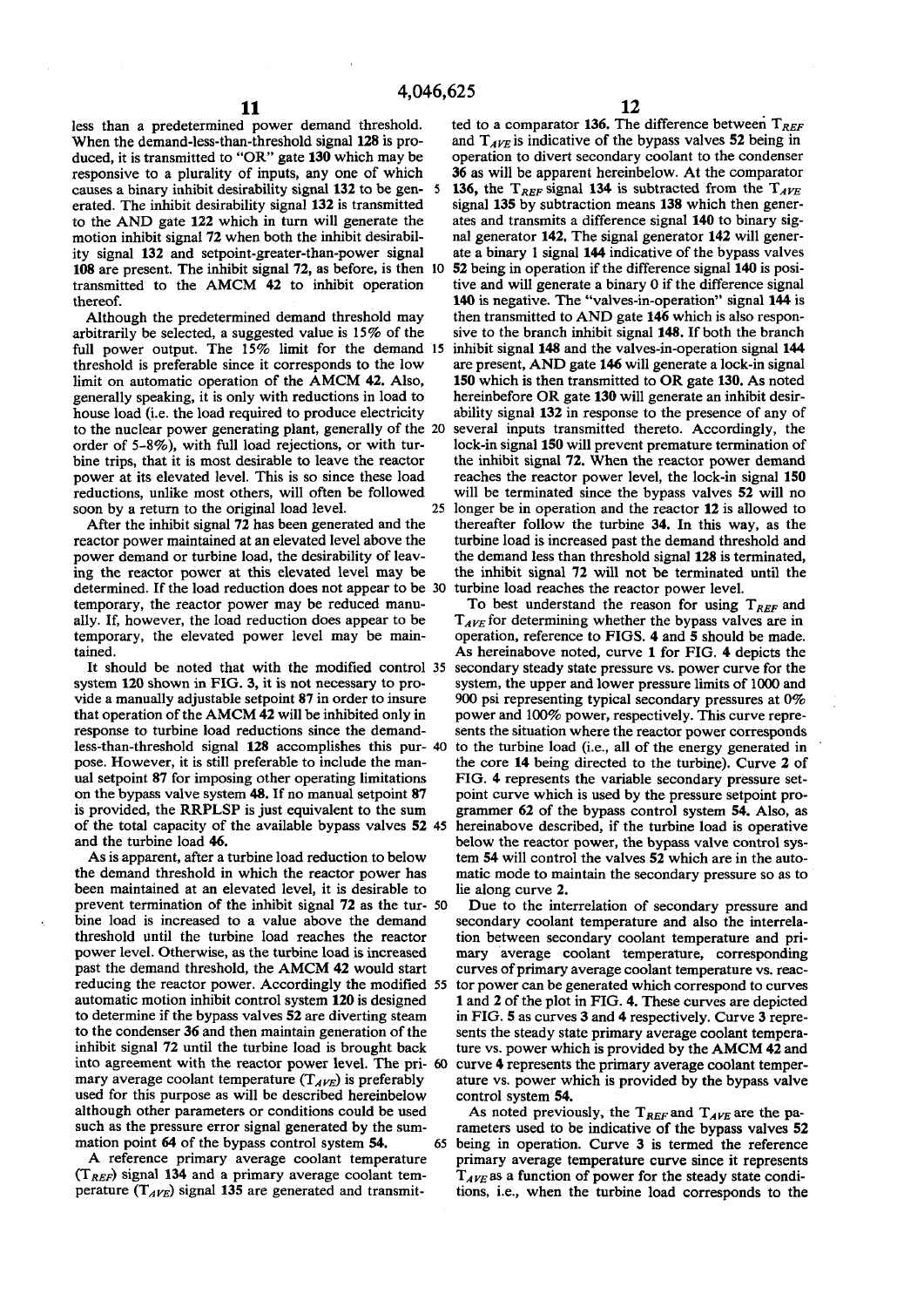**reactor power. That is, the AMCM 42 controls the**  driving means 18 to maintain  $T_{AVE}$  to lie along curve 3 **depending upon the turbine load for the steady state condition of turbine load corresponding to reactor power. However, if the turbine load is below the reac- 5 tor power level and the bypass valves 52 are in operation maintaining the secondary pressure along curve 2,**  then as can be appreciated,  $T_{AVE}$  will correspondingly **lie along curve 4. In essence the bypass valve control**  system 54 is maintaining the  $T_{AVE}$  to lie along curve 4 10 **depending on the reactor power when the bypass valves 52 are in operation. Of course this is contingent on the**  AMCM 42 not operating to drive  $T_{AVE}$  back down to fall on curve 3. In this situation,  $T_{AVE}$  will be signifi**cantly greater than the reference primary average tem- 15 perature since curve 3 lies below curve 4. Also, since the turbine load will be less than the reactor power, the reference primary average temperture will lie further to the left (toward lower power levels) along curve 3.** 

**Accordingly, when the bypass valve system 48 is in 20 operation diverting the steam in the secondary coolant**  system 26 to the condenser 36  $T_{AVE}$  will be significantly **higher than** *TREF.* **In terms of the control circuit of FIG. 3, this means that the valves-in-operation signal 144 will be generated by the comparator 136. Only when the 25 turbine load slightly exceeds the reactor power thus**  closing the bypass valves 52 will  $T_{AVE}$  converge **towards TREF. Therefore since the significant difference**  will exist between  $T_{AVE}$  and  $T_{REF}$  while the turbine load **is being brought up to correspond with the reactor 30 power, and since this difference will disappear when the turbine load overtakes the reactor power, the use of the**  *TREF* **and** *TAyE* **signals 134, 135 for this application is preferred.** 

**In summary then, there is disclosed an automatic 35 motion inhibit control system 120 in which reactor power reduction in response to turbine load reduction is inhibited only when the turbine load is reduced to a value below a predetermined demand threshold. More particularly an inhibit signal 72, which is transmitted to 40 the AMCM 42 of the nuclear power generating system 10, is generated when the FRPLSP is greater than the reactor power, and when the reactor power demand is less than predetermined demand threshold. The inhibit signal 72 prevents response by the AMCM 42 to reduce 45 the reactor power in accordance with the turbine load reduction. Also there is disclosed an automatic lock-in system for preventing permature termination of the inhibit signal 72 as the turbine load is increased above the predetermined demand threshold. 50** 

**The present invention is practiced with the electrical portions of the control system embodied as analog control circuitry or as digital control circuitry. When digital hardware is employed a programmed digital process computer can be included in the control circuitry. The 55 use of such circuitry for the electrical portions of control systems is well known in the art an accordingly it is not deemed necessary to detail such circuitry herein.** 

**It will be understood that the embodiments shown and described herein are merely illustrative and that 60 changes may be made without departing from the scope of the invention as claimed.** 

**What is claimed is:** 

**1. A nuclear power generating system comprising:** 

**coolant vapor generating apparatus including a nu- 65 clear reactor having a nuclear core and a plurality of control elements movable within said core for controlling the power output thereof;** 

- **a turbine for receiving coolant vapor produced by said vapor generating apparatus;**
- **coolant circuitry for said vapor generating apparatus and said turbine including means for delivering vapor to said turbine;**
- **coolant vapor relief means in said coolant circuitry operable to cause at least some of the coolant vapor to be diverted from said turbine, said coolant vapor relief means including a plurality of coolant vapor relief valves, at least some of said valves being oper- ' able automatically to divert coolant vapor;**
- **means for generating a turbine load signal proportional to the quantity of steam received by said turbine;**
- **means responsive to said reactor for generating a reactor power output signal commensurate with the reactor power output;**
- **automatic motion control means responsive to turbine load and the power output of said nuclear core for automatically controlling the motion of said control elements within said nuclear core to adjust the power output of said nuclear core to be equal to turbine load;**
- **adjustable means for generating a predetermined reactor power level setpoint signal above which it is undesirable to inhibit automatic control element motion produced by said automatic motion control means;**
- **means responsive to said coolant vapor relief means for producing a total valve capacity signal proportional to the power level corresponding to the total capacity of said coolant vapor relief valves which are operable automatically to divert coolant vapor;**
- **means responsive to said predetermined reactor power level setpoint signal, said turbine load signal and said total capacity signal for producing a signal commensurate with the lower of said predetermined reactor power level setpoint signal and the sum of said turbine load signal and said total valve capacity signal, said resultant signal being the real reactor power level setpoint signal;**
- **means responsive to said real reactor power level setpoint signal for limiting said signal to values greater than or equal to a predetermined minimum value below which the nuclear power system's control systems become unstable, said limited signal being the final reactor power level setpoint signal;**
- **means responsive to said final reactor power level setpoint signal and said reactor power output signal for producing a motion inhibit signal only when the final reactor power level setpoint is greater than the reactor power output; and**
- **means responsive to said motion inhibit signal for inhibiting said automatic motion control means from responding to changes in turbine load.**

**2. The power generating system of claim 1 wherein each of said coolant vapor relief valves are operable in an automatic mode and a manual mode, and wherein said means for producing said total capacity signal comprises: means responsive to the capacity and mode of each of said coolant vapor relief valves for producing an individual capacity signal for each of said coolant vapor relief valves which is in the automatic mode, said individual capacity signals each being indicative of the capacity of its corresponding coolant vapor relief valve; and means for summing said individual capacity signals to produce said total capacity signal.**